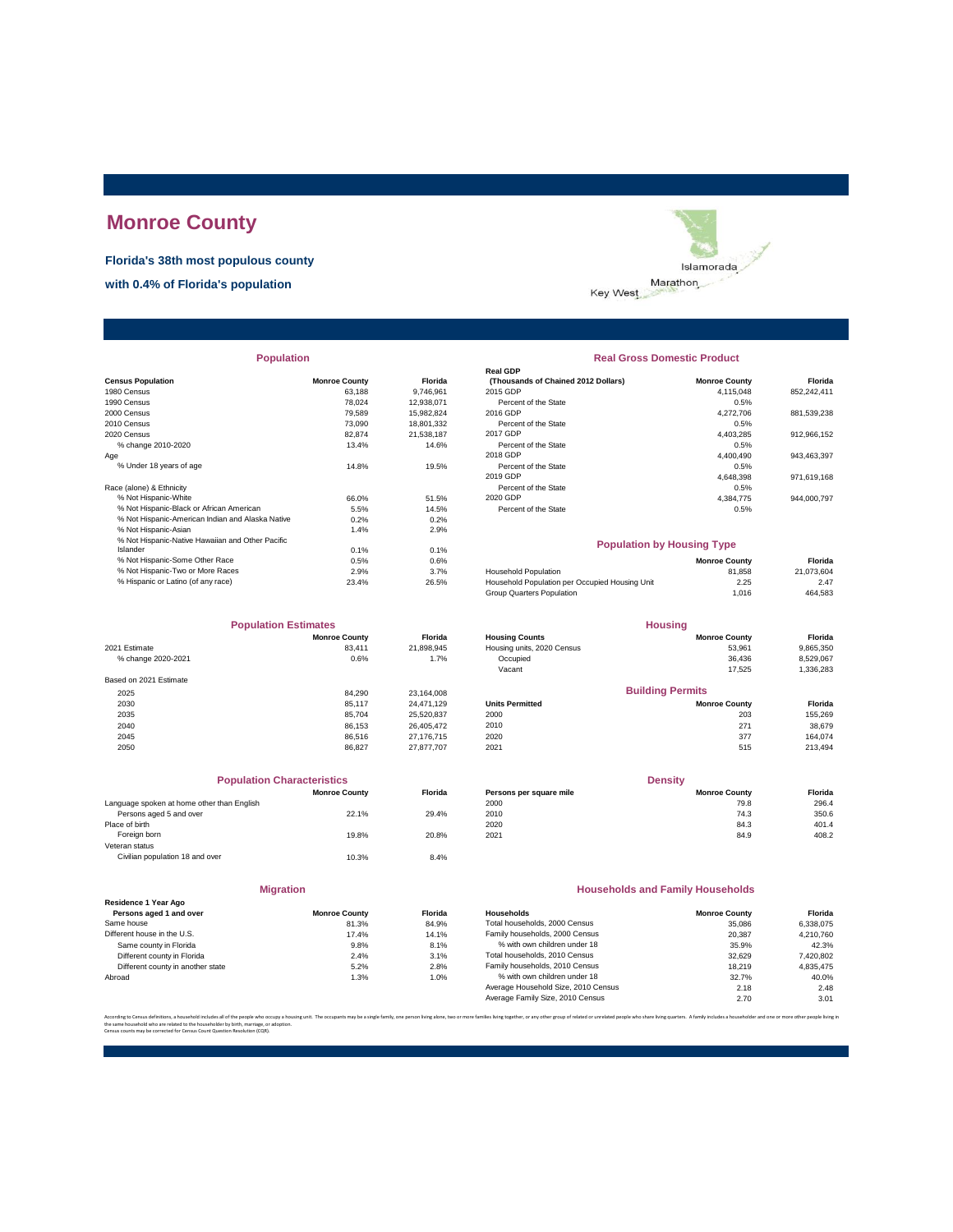## **Monroe County**

|                                                                              |                      |                   | <b>Employment and Labor Force</b>                  |                      |               |
|------------------------------------------------------------------------------|----------------------|-------------------|----------------------------------------------------|----------------------|---------------|
| <b>Establishments</b>                                                        |                      |                   | <b>Establishments</b>                              |                      |               |
| 2020                                                                         | <b>Monroe County</b> | Florida           | % of All Industries, 2020                          | <b>Monroe County</b> | Florida       |
| All industries                                                               | 4,771                | 763,854           | All industries                                     | 4,771                | 763,854       |
| Natural Resource & Mining                                                    | 37                   | 5,514             | Natural Resource & Mining                          | 0.8%                 | 0.7%          |
| Construction                                                                 | 572                  | 77,720            | Construction                                       | 12.0%                | 10.2%         |
| Manufacturing                                                                | 86                   | 21,822            | Manufacturing                                      | 1.8%                 | 2.9%          |
| Trade, Transportation and Utilities<br>Information                           | 976                  | 145,853           | Trade, Transportation and Utilities<br>Information | 20.5%                | 19.1%         |
| <b>Financial Activities</b>                                                  | 64                   | 13,437            | <b>Financial Activities</b>                        | 1.3%                 | 1.8%<br>11.0% |
| Professional & Business Services                                             | 562<br>890           | 83,911<br>187,348 | Professional & Business Services                   | 11.8%<br>18.7%       | 24.5%         |
| Education & Health Services                                                  | 313                  | 87,764            | Education & Health Services                        | 6.6%                 | 11.5%         |
| Leisure and Hospitality                                                      | 773                  | 61,008            | Leisure and Hospitality                            | 16.2%                | 8.0%          |
| <b>Other Services</b>                                                        | 375                  | 56,385            | Other Services                                     | 7.9%                 | 7.4%          |
| Government                                                                   | 86                   | 5,895             | Government                                         | 1.8%                 | 0.8%          |
|                                                                              |                      |                   |                                                    |                      |               |
| <b>Average Annual Employment</b>                                             |                      |                   | <b>Average Annual Wage</b>                         |                      |               |
| % of All Industries, 2020                                                    | <b>Monroe County</b> | Florida           | 2020                                               | <b>Monroe County</b> | Florida       |
| All industries                                                               | 37,909               | 8.453.489         | All industries                                     | \$47,364             | \$55,840      |
| Natural Resource & Mining                                                    | 8.1%                 | 0.8%              | Natural Resource & Mining                          | \$51,304             | \$37,710      |
| Construction                                                                 | 0.8%                 | 6.7%              | Construction                                       | \$56,173             | \$55,840      |
| Manufacturing                                                                | 18.3%                | 4.5%              | Manufacturing                                      | \$40,457             | \$66,738      |
| Trade, Transportation and Utilities                                          | 0.8%                 | 20.6%             | Trade, Transportation and Utilities                | \$65,970             | \$49,342      |
| Information                                                                  | 5.2%                 | 1.5%              | Information                                        | \$60,455             | \$93,360      |
| <b>Financial Activities</b>                                                  | 8.0%                 | 6.9%              | <b>Financial Activities</b>                        | \$60,080             | \$84,295      |
| Professional & Business Services                                             | 7.0%                 | 16.1%             | Professional & Business Services                   | \$59,160             | \$68,218      |
| Education & Health Services                                                  | 32.4%                | 15.3%             | Education & Health Services                        | \$35,220             | \$55,099      |
| Leisure and Hospitality                                                      | 3.3%                 | 11.9%             | Leisure and Hospitality                            | \$41,042             | \$27,694      |
| Other Services                                                               | 0.1%                 | 3.0%              | Other Services                                     | \$37,740             | \$41,131      |
| Government                                                                   | 15.5%                | 12.5%             | Government                                         | \$62,683             | \$58,821      |
| Industries may not add to the total due to confidentiality and unclassified. |                      |                   |                                                    |                      |               |
|                                                                              |                      |                   |                                                    |                      |               |
| Labor Force as Percent of Population                                         |                      |                   |                                                    |                      |               |
| Aged 18 and Older                                                            | <b>Monroe County</b> | Florida           | <b>Unemployment Rate</b>                           | <b>Monroe County</b> | Florida       |
| 2000                                                                         | 69.1%                | 64.2%             | 2000                                               | 2.9%                 | 3.8%          |
| 2010                                                                         | 67.4%                | 61.8%             | 2010                                               | 7.5%                 | 10.8%         |
| 2020                                                                         | 67.0%                | 58.6%             | 2020                                               | 8.4%                 | 8.2%          |
| 2021                                                                         | 69.2%                | 59.0%             | 2021                                               | 3.0%                 | 4.6%          |
|                                                                              |                      |                   |                                                    |                      |               |
|                                                                              |                      |                   | <b>Income and Financial Health</b>                 |                      |               |
| Personal Income (\$000s)                                                     | <b>Monroe County</b> | Florida           | Per Capita Personal Income                         | <b>Monroe County</b> | Florida       |
| 2000                                                                         | \$3,214,154          | \$472,851,789     | 2000                                               | \$40,445             | \$29.466      |
| 2010                                                                         | \$4,527,363          | \$732,457,478     | 2010                                               | \$61,827             | \$38,865      |
| 2011                                                                         | \$4,656,495          | \$771,409,454     | 2011                                               | \$62,936             | \$40,482      |
| % change 2010-11                                                             | 2.9%                 | 5.3%              | % change 2010-11                                   | 1.8%                 | 4.2%          |
| 2012                                                                         | \$5,274,750          | \$800,551,723     | 2012                                               | \$70,711             | \$41,475      |
| % change 2011-12                                                             | 13.3%                | 3.8%              | % change 2011-12                                   | 12.4%                | 2.5%          |
| 2013                                                                         | \$4,988,683          | \$802,975,701     | 2013                                               | \$65,746             | \$41,069      |
| % change 2012-13                                                             | $-5.4%$              | 0.3%              | % change 2012-13                                   | $-7.0%$              | $-1.0%$       |
| 2014                                                                         | \$5,492,406          | \$861,412,339     | 2014                                               | \$71,934             | \$43,388      |
| % change 2013-14                                                             | 10.1%                | 7.3%              | % change 2013-14                                   | 9.4%                 | 5.6%          |
| 2015                                                                         | \$5,629,159          | \$919,834,894     | 2015                                               | \$73,336             | \$45,493      |
| % change 2014-15                                                             | 2.5%                 | 6.8%              | % change 2014-15                                   | 1.9%                 | 4.9%          |
| 2016                                                                         | \$6,155,866          | \$954,069,719     | 2016                                               | \$79,980             | \$46,253      |
| % change 2015-16                                                             | 9.4%                 | 3.7%              | % change 2015-16                                   | 9.1%                 | 1.7%          |
| 2017                                                                         | \$6,690,681          | \$1,023,131,116   | 2017                                               | \$87,396             | \$48,774      |
| % change 2016-17                                                             | 8.7%                 | 7.2%              | % change 2016-17                                   | 9.3%                 | 5.5%          |
| 2018                                                                         | \$7,320,014          | \$1,087,188,628   | 2018                                               | \$98,438             | \$51,150      |
| % change 2017-18                                                             | 9.4%                 | 6.3%              | % change 2017-18                                   | 12.6%                | 4.9%          |
| 2019                                                                         | \$7,712,647          | \$1,139,799,293   | 2019                                               | \$104,370            | \$53,034      |
| % change 2018-19                                                             | 5.4%                 | 4.8%              | % change 2018-19                                   | 6.0%                 | 3.7%          |
| 2020                                                                         | \$7,876,486          | \$1,209,995,921   | 2020                                               | \$106,583            | \$55,675      |
| % change 2019-20                                                             | 2.1%                 | 6.2%              | % change 2019-20                                   | 2.1%                 | 5.0%          |
|                                                                              |                      |                   |                                                    |                      |               |
| Earnings by Place of Work (\$000s)                                           |                      |                   | <b>Median Income</b>                               |                      |               |
| 2000                                                                         | \$1,633,349          | \$308,751,767     | Median Household Income                            | \$72,012             | \$57,703      |
| 2010                                                                         | \$2,106,018          | \$438,983,914     | Median Family Income                               | \$84,215             | \$69,670      |
| 2011                                                                         | \$2,165,806          | \$450,498,606     |                                                    |                      |               |
| % change 2010-11                                                             | 2.8%                 | 2.6%              | Percent in Poverty, 2020                           |                      |               |
| 2012                                                                         | \$2,276,886          | \$468,410,475     | All ages in poverty                                | 10.2%                | 12.4%         |
| % change 2011-12                                                             | 5.1%                 | 4.0%              | Under age 18 in poverty                            | 15.3%                | 17.2%         |
| 2013                                                                         | \$2,295,772          | \$482,898,301     | Related children age 5-17 in families in poverty   | 14.8%                | 16.5%         |
| % change 2012-13                                                             | 0.8%                 | 3.1%              |                                                    |                      |               |
| 2014                                                                         | \$2,428,171          | \$512,375,290     | <b>Personal Bankruptcy Filing Rate</b>             |                      |               |
| % change 2013-14                                                             | 5.8%                 | 6.1%              | (per 1,000 population)                             | <b>Monroe County</b> | Florida       |
| 2015                                                                         | \$2,598,246          | \$544,408,719     | 12-Month Period Ending December 31, 2020           | 0.68                 | 1.66          |
| % change 2014-15                                                             | 7.0%                 | 6.3%              | 12-Month Period Ending December 31, 2021           | 0.70                 | 1.38          |
| 2016                                                                         | \$2,688,383          | \$569,769,284     | State Rank                                         | 48                   | <b>NA</b>     |
| % change 2015-16                                                             | 3.5%                 | 4.7%              | NonBusiness Chapter 7 & Chapter 13                 |                      |               |
| 2017                                                                         | \$2,783,459          | \$603,668,170     |                                                    |                      |               |
| % change 2016-17                                                             | 3.5%                 | 5.9%              | Workers Aged 16 and Over                           | <b>Monroe County</b> | Florida       |
| 2018                                                                         | \$2,869,079          | \$639,620,451     | Place of Work in Florida                           |                      |               |
| % change 2017-18                                                             | 3.1%                 | 6.0%              | Worked outside county of residence                 | 3.8%                 | 18.1%         |
| 2019                                                                         | \$3,054,042          | \$671,553,148     | Travel Time to Work                                |                      |               |
| % change 2018-19                                                             | 6.4%                 | 5.0%              | Mean travel time to work (minutes)                 | 18.4                 | 27.9          |
| 2020                                                                         | \$3,020,600          | \$688,764,753     |                                                    |                      |               |
| % change 2019-20                                                             | $-1.1%$              | 2.6%              |                                                    |                      |               |
|                                                                              |                      |                   |                                                    |                      |               |